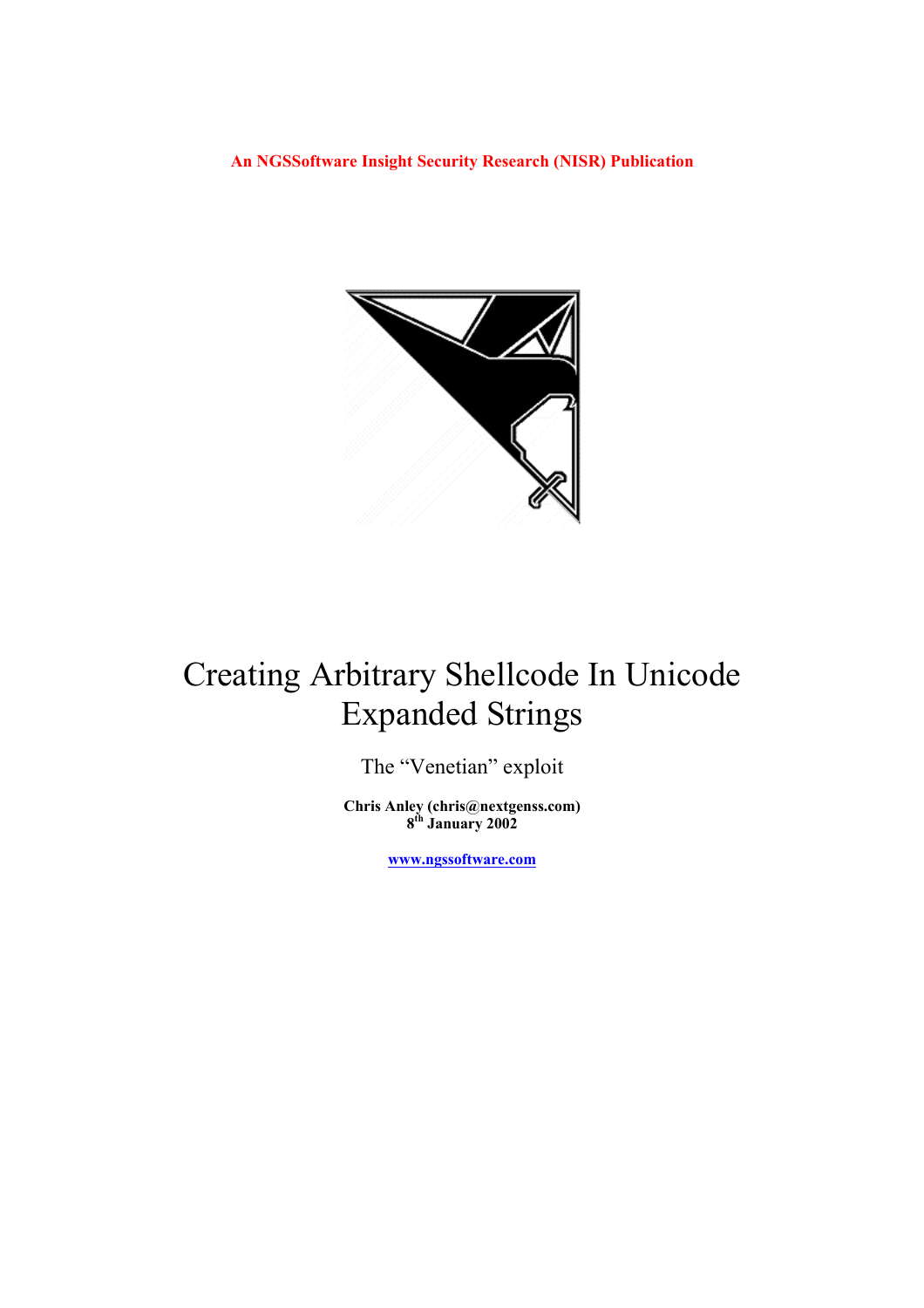## [Abstract]

The paper is intended to be read by the portion of the security community responsible for creating protective mechanisms to guard against "shellcode" type security flaws; the intention is to remove the perception that Unicode buffer overflows are non exploitable and thereby improve the general state of network security. It is often the case that several classes of overflow or format string bug are labelled "denial of service" attacks when in fact it is possible to execute arbitrary code. This paper deals with one of these classes of overflow.

This paper introduces a technique (the "Venetian" exploit) that can be used to permit the execution of a small amount of arbitrary code in a situation where a buffer overflow occurs in a "Unicode" string on the Intel x86 processors. This situation is common in the Windows operating systems but the technique is not operating system specific.

## [Introduction]

It is often the case that an overflow on the Windows platform occurs in a string that is converted to Unicode prior to the overflow.

This leads to a complication when attempting to write an "exploit", since the shellcode will generally have null bytes inserted between each byte of the submitted string. For example

AAAA

...becomes

00 41 00 41 00 41 00 41

It is generally acknowledged that writing meaningful shellcode in which every alternate byte is zero is extremely hard. This paper describes how this problem can be overcome, using a technique not dissimilar to the "bridge building" method that can be used to create exploit code using only printable ASCII characters.

#### [Assumptions]

In order for this technique to be useful, a number of conditions must hold:

1) It must be possible to redirect the execution path of the target program into the Unicode buffer.

## And either:

2) One of the registers eax,ebx,ecx,edx,esp,ebp or esi points to a known offset in our Unicode buffer

Or…

3) We know, or can easily obtain, the absolute address in memory of our buffer

[The "Venetian" Exploit]

The Unicode buffer can be imagined to be somewhat similar to a Venetian blind; there are "solid" bytes that we control, and "gaps" containing the alternating zeroes.

The technique described below consists of using the "solid" bytes at the start of the buffer to interleave chosen bytes into the gaps further down in the buffer, effectively "closing" the blind, and creating a small amount of totally arbitrary shellcode that is the actual payload of the exploit.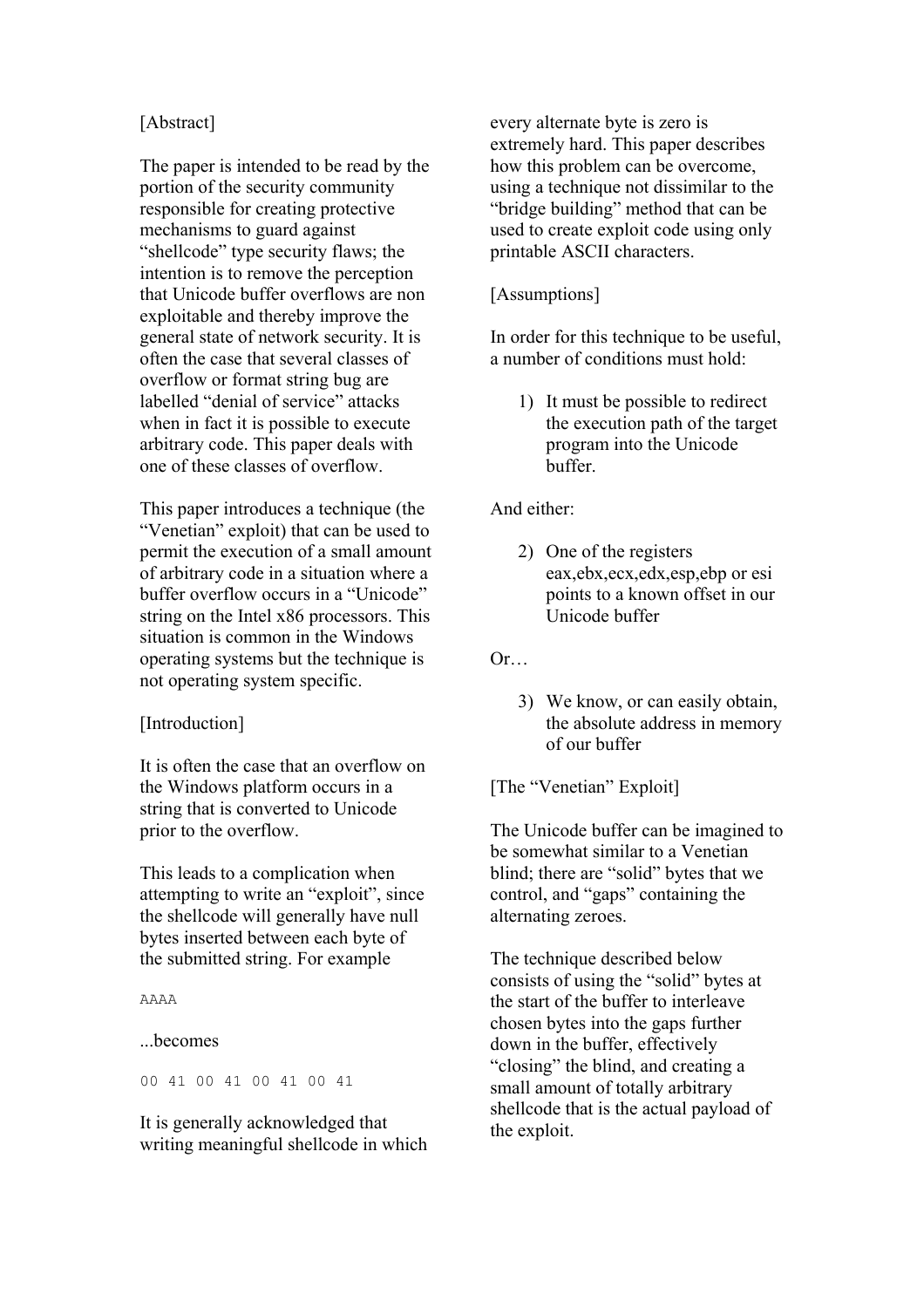In order to do this, we must come up with some way of modifying memory using instructions that contain alternating zeroes.

Instructions on the Intel processors have variable length. Since every other byte of our code must be zero, we will have to insert "nop" equivalent instructions (instructions that do nothing of consequence to our code, but which act as "filler") in order to make sure that our code is aligned correctly on instruction boundaries.

Generally we will be using instructions that start with a non-zero byte, since the instructions that start with 00 are all "add", which is not especially useful to us.

Hence, if the next instruction in our code **must** start with a 00, we can use instructions of the following form to "realign" so that we can do something more interesting with subsequent instructions:

00 6D 00:add byte ptr [ebp],ch

This assumes that ebp points to something that is writeable, and that we don't care about for the purposes of the "exploit". If this is not the case, we can use one of the following:

00 6E 00:add byte ptr [esi],ch 00 6F 00:add byte ptr [edi],ch 00 70 00:add byte ptr [eax],dh 00 71 00:add byte ptr [ecx],dh 00 72 00:add byte ptr [edx],dh 00 73 00:add byte ptr [ebx],dh

If none of the registers points to a location that we can safely overwrite, we just assign a constant pointer value to (say) eax using these instructions:

6A 00:push 0 58 :pop eax (to assign "0" to eax), then we "add" and "sub" as described below, until eax points to a location in memory that we can safely overwrite with our "nop" equivalent alignment instructions. This gives us a convenient way of 'realigning' our instructions.

As stated above, we assume that there is a register that points to our Unicode buffer.

What we are going to do is "set" every 00 byte beyond a certain point in our buffer to the value of our choice, by doing this:

80 00 75:add byte ptr [eax],75h

...then incrementing eax twice...

40:inc eax 00 6D 00:add byte ptr [ebp],ch 40:inc eax

Then setting the next 00 byte. This will end up with arbitrary bytes being placed in a part of the buffer towards the end of our shellcode. The buffer will be laid out like this:

#### 0x00000000

...

...

[ alternate-zero byte setting code ] [ arbitrary bytes of shellcode ]

#### 0xffffffff

Of course, the first thing we have to do is get a pointer to the part of the buffer where we intend to start writing arbitrary bytes.

To do this, we exchange the values of the register that points to our shellcode with (say) eax, using the convenient one-byte "xchg" instruction - one of the following:

```
93:xchg eax,ebx 
91:xchg eax,ecx 
92:xchg eax,edx
```